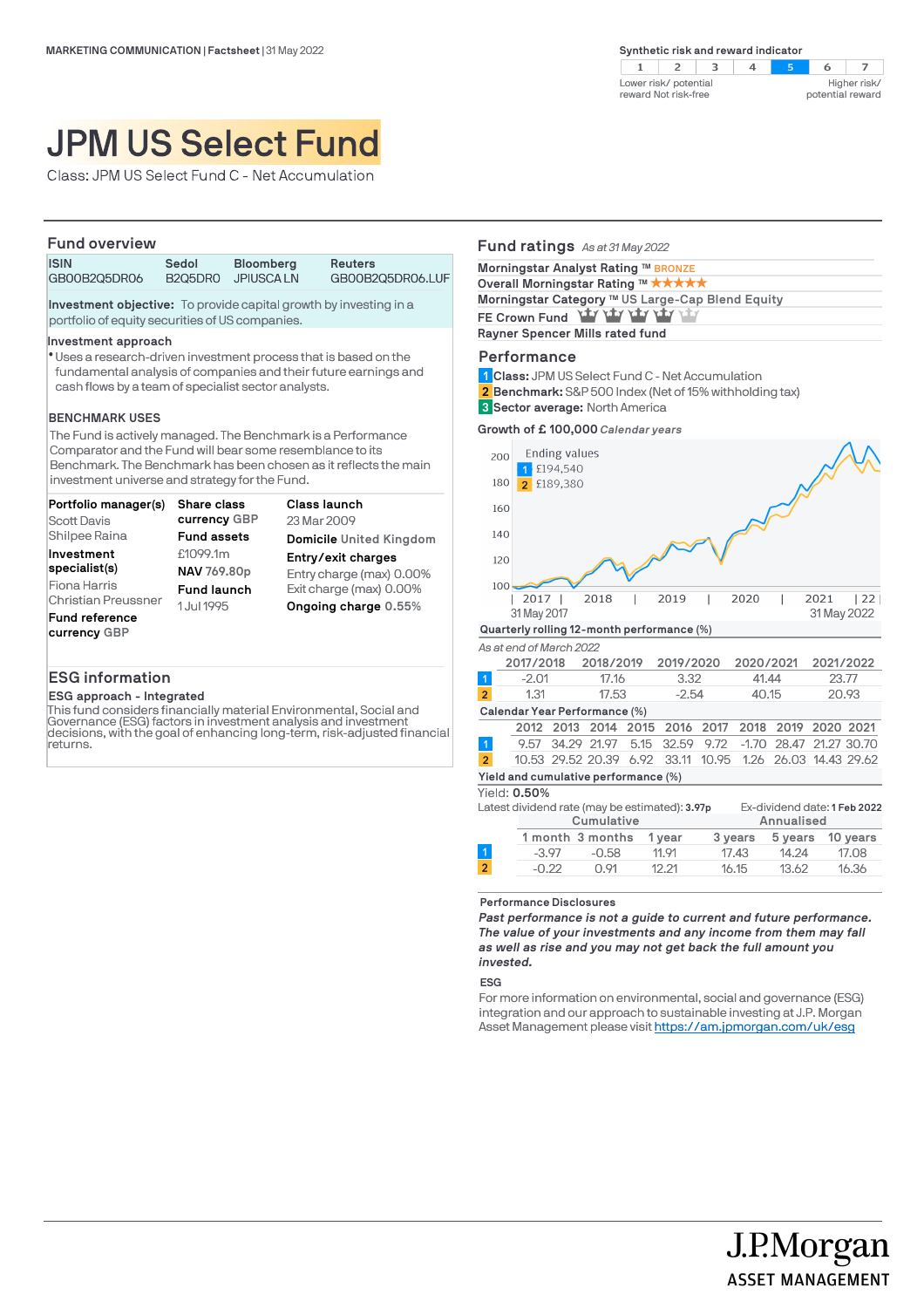# **Portfolio analysis**

| Measurement               | 3 years | $5 \,\mathrm{years}$ |
|---------------------------|---------|----------------------|
| Correlation               | 0.92    | 0.93                 |
| Alpha (%)                 | 1.10    | 0.54                 |
| Beta                      | 0.94    | 1.00                 |
| Annualised volatility (%) | 15.23   | 14.74                |
| Sharpe ratio              | 1.17    | 1.04                 |

# **Holdings**

| Top 10             | Sector                         | % of assets |
|--------------------|--------------------------------|-------------|
| Microsoft          | Software & Services            | 9.3         |
| Alphabet           | Media                          | 6.1         |
| Apple              | Semi & Hardware                | 5.0         |
| Amazon             | Media                          | 3.8         |
| Nextera Energy     | Utilities                      | 3.6         |
| NXP Semiconductors | Semi & Hardware                | 3.5         |
| Abbvie             | Pharm/MedTech                  | 3.4         |
| Prologis           | <b>REITs</b>                   | 3.2         |
| Mastercard         | <b>Financial/Business Svcs</b> | 3.0         |
| Mcdonalds          | Retail                         | 2.8         |

| Sectors (%)                 |      | Compared to benchmark |
|-----------------------------|------|-----------------------|
| Semi & Hardware             | 12.2 | $-1.2$                |
| Pharm/MedTech               | 12.0 | $+1.0$                |
| Media                       | 11.9 | $+2.0$                |
| Software & Services         | 9.3  | $-0.3$                |
| Retail                      | 7.9  | $+2.1$                |
| Big Banks & Brokers         | 7.4  | $+1.6$                |
| <b>Industrial Cyclicals</b> | 6.4  | $-1.5$                |
| Utilities                   | 5.6  | $+2.6$                |
| <b>Financial Services</b>   | 5.1  | $+0.1$                |
| <b>Basic Materials</b>      | 3.3  | $+0.6$                |
| Others                      | 17.4 | $-8.5$                |
| Cash                        | 1.5  | $+1.5$                |